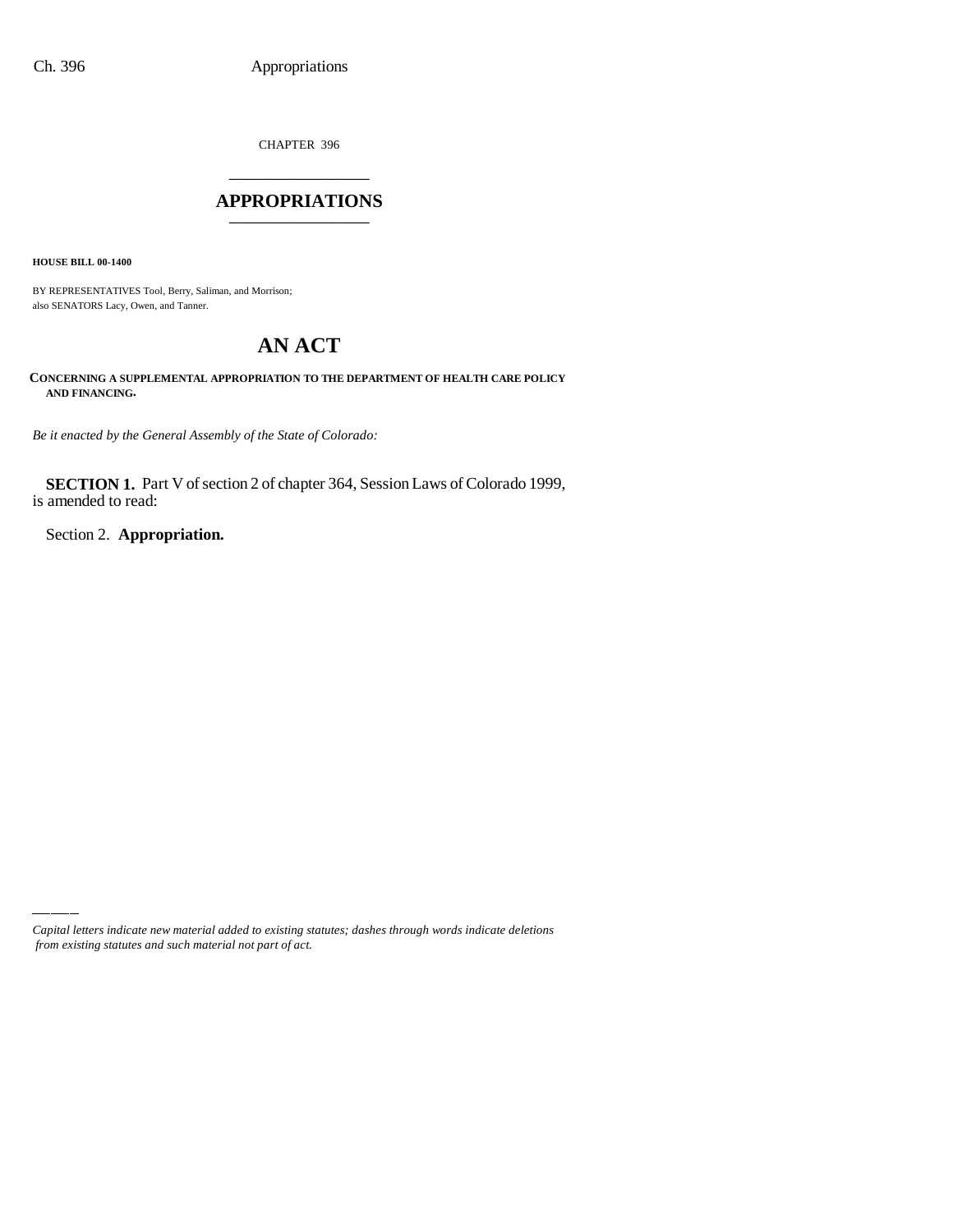|                                               |                 |              |                                                |                | <b>APPROPRIATION FROM</b> |               |                |
|-----------------------------------------------|-----------------|--------------|------------------------------------------------|----------------|---------------------------|---------------|----------------|
|                                               |                 |              |                                                | <b>GENERAL</b> |                           | <b>CASH</b>   |                |
|                                               | ITEM &          |              | <b>GENERAL</b>                                 | <b>FUND</b>    | <b>CASH</b>               | <b>FUNDS</b>  | <b>FEDERAL</b> |
|                                               | <b>SUBTOTAL</b> | <b>TOTAL</b> | <b>FUND</b>                                    | <b>EXEMPT</b>  | <b>FUNDS</b>              | <b>EXEMPT</b> | <b>FUNDS</b>   |
| \$                                            | \$              |              | \$                                             | \$             | \$                        | \$            | \$             |
|                                               |                 |              | <b>PART V</b>                                  |                |                           |               |                |
|                                               |                 |              | DEPARTMENT OF HEALTH CARE POLICY AND FINANCING |                |                           |               |                |
| (1) EXECUTIVE DIRECTOR'S OFFICE <sup>45</sup> |                 |              |                                                |                |                           |               |                |
| Personal Services <sup>46</sup>               | 1,569,794       |              | 200,850(M)                                     |                |                           |               | 1,368,944      |
|                                               |                 |              | 300,850(M)                                     |                |                           |               | 1,268,944      |
|                                               | $(25.3$ FTE)    |              |                                                |                |                           |               |                |
| Colorado Benefits                             |                 |              |                                                |                |                           |               |                |
| Management System (CBMS)                      | 343,391         |              | 171,696(M)                                     |                |                           |               | 171,695        |
|                                               | $(5.7$ FTE)     |              |                                                |                |                           |               |                |
| Health, Life, and Dental                      | 304,758         |              | 144,295(M)                                     |                |                           |               | 160,463        |
| Short-term Disability                         | 13,494          |              | 6,747(M)                                       |                |                           |               | 6,747          |
| Salary Survey and                             |                 |              |                                                |                |                           |               |                |
| Anniversary Increases                         | 386,419         |              | 180,350(M)                                     |                |                           |               | 206,069        |
| Workers' Compensation                         | 106,894         |              | 53,447(M)                                      |                |                           |               | 53,447         |
| <b>Operating Expenses</b>                     | 194,241         |              | 100,660(M)                                     |                |                           |               | 93,581         |
| Legal Services and Third                      |                 |              |                                                |                |                           |               |                |
| Party Recovery Legal                          |                 |              |                                                |                |                           |               |                |
| Services for 8,987 hours                      | 475,143         |              | 186,764(M)                                     |                | 57,469 <sup>a</sup>       |               | 230,910        |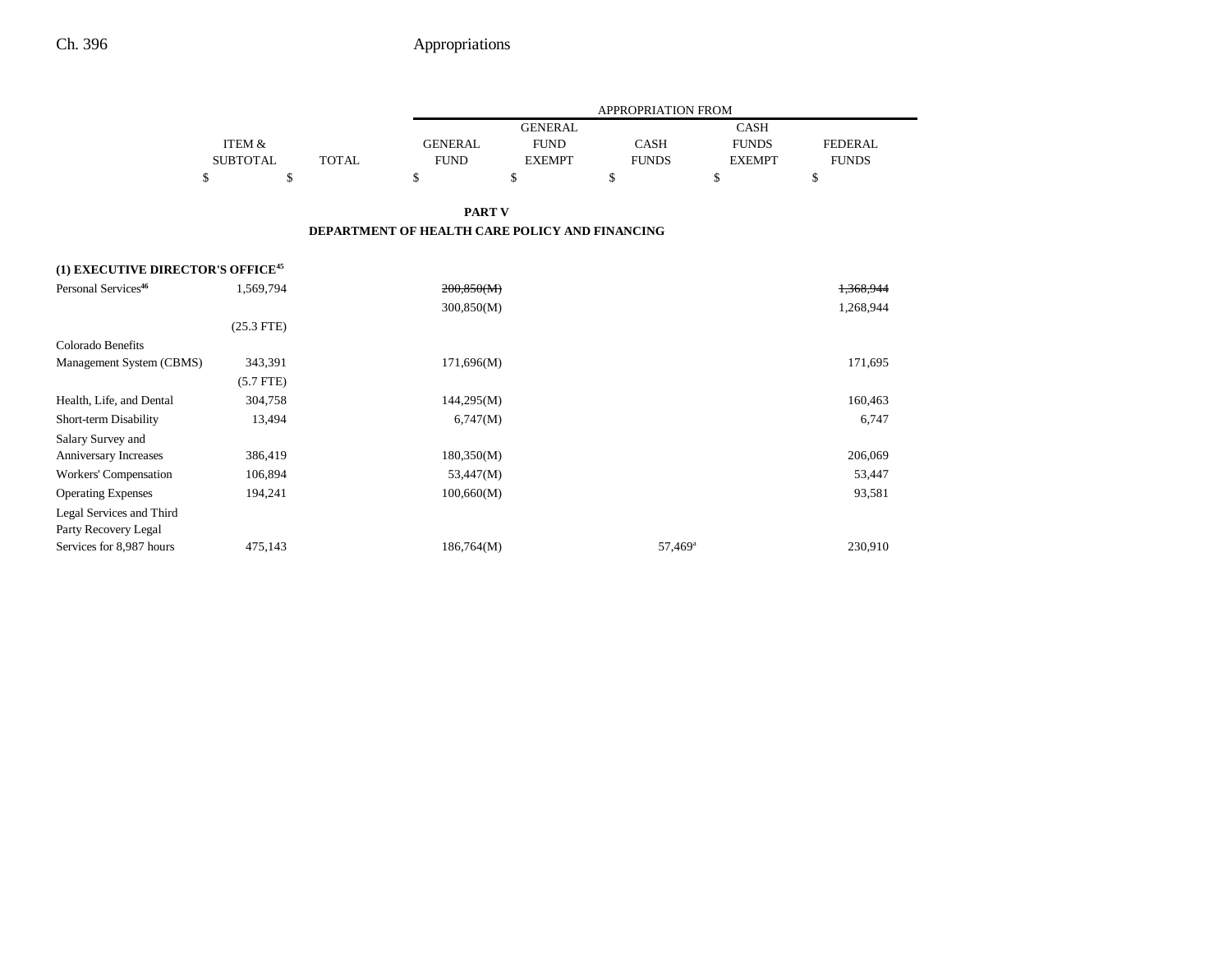| ROCKY MOUNTAIN HMO              |         |           |            |                  |         |
|---------------------------------|---------|-----------|------------|------------------|---------|
| <b>LITIGATION</b>               | 375,000 |           | 187,500(M) |                  | 187,500 |
| Administrative Law Judge        |         |           |            |                  |         |
| Services for 2,317 hours        | 210,785 |           | 105,392(M) |                  | 105,393 |
| <b>Computer Systems Costs</b>   | 326,024 |           | 130,541(M) | $32,471^{\rm b}$ | 163,012 |
| Payment to Risk Management      |         |           |            |                  |         |
| and Property Funds              | 41,850  |           | 20,924(M)  |                  | 20,926  |
| Capitol Complex Leased          |         |           |            |                  |         |
| Space                           | 289,273 |           | 144,636(M) |                  | 144,637 |
| S.B. 97-147 Disabilities        |         |           |            |                  |         |
| <b>Work Incentive Contract</b>  | 51,971  |           | 25,985(M)  |                  | 25,986  |
| Transfer to the Department of   |         |           |            |                  |         |
| Human Services for Related      |         |           |            |                  |         |
| Administration                  | 276,524 |           | 138,263(M) |                  | 138,261 |
| <b>INDIRECT COST SETTLEMENT</b> |         |           |            |                  |         |
| WITH THE FEDERAL                |         |           |            |                  |         |
| <b>GOVERNMENT</b>               | 527,056 |           | 527,056    |                  |         |
|                                 |         | 4,590,561 |            |                  |         |
|                                 |         | 5,492,617 |            |                  |         |
|                                 |         |           |            |                  |         |

<sup>a</sup> This amount shall be from third party recoveries.

 $^{\rm b}$  This amount shall be from the Old Age Pension Fund.

| (2) MEDICAL PROGRAMS ADMINISTRATION <sup>47</sup> |             |              |           |  |  |  |  |
|---------------------------------------------------|-------------|--------------|-----------|--|--|--|--|
| <b>Personal Services</b>                          | 7.371.998   | 3,421,672(M) | 3,950,326 |  |  |  |  |
|                                                   | (128.4 FTE) |              |           |  |  |  |  |
| <b>Operating Expenses</b>                         | 702.365     | 341,037(M)   | 361.328   |  |  |  |  |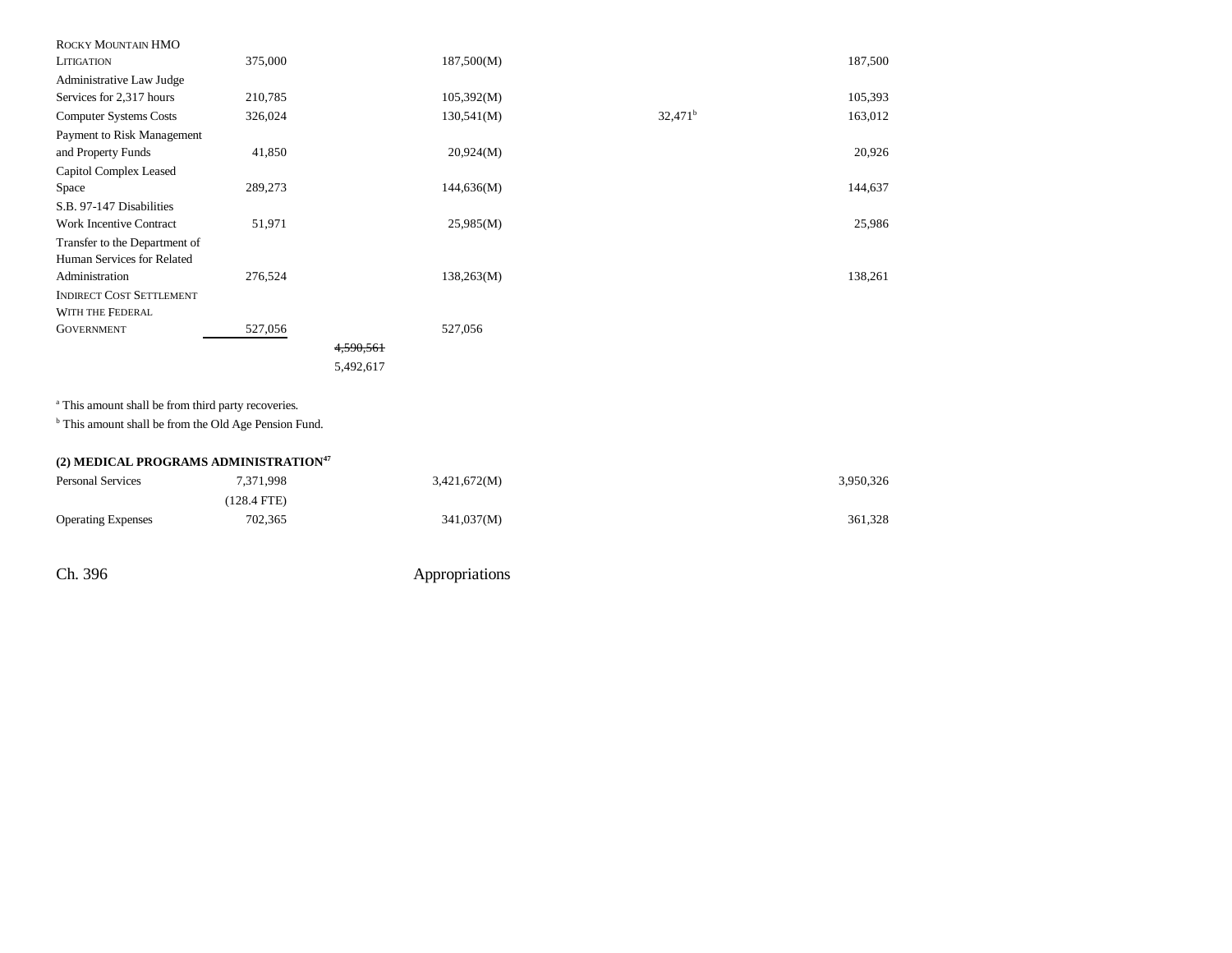|                                |                           |              | APPROPRIATION FROM            |                                                |                             |                                              |                                |  |  |
|--------------------------------|---------------------------|--------------|-------------------------------|------------------------------------------------|-----------------------------|----------------------------------------------|--------------------------------|--|--|
|                                | ITEM &<br><b>SUBTOTAL</b> | <b>TOTAL</b> | <b>GENERAL</b><br><b>FUND</b> | <b>GENERAL</b><br><b>FUND</b><br><b>EXEMPT</b> | <b>CASH</b><br><b>FUNDS</b> | <b>CASH</b><br><b>FUNDS</b><br><b>EXEMPT</b> | <b>FEDERAL</b><br><b>FUNDS</b> |  |  |
|                                | \$<br>\$                  |              | \$                            | \$                                             | \$                          | \$                                           | \$                             |  |  |
|                                |                           |              |                               |                                                |                             |                                              |                                |  |  |
| <b>Medicaid Management</b>     |                           |              |                               |                                                |                             |                                              |                                |  |  |
| <b>Information System</b>      |                           |              |                               |                                                |                             |                                              |                                |  |  |
| Contract <sup>48</sup>         | 11,714,894                |              | 2,944,222(M)                  |                                                | $146,867$ <sup>a</sup>      |                                              | 8,623,805                      |  |  |
|                                | 12,958,089                |              | 3,255,021(M)                  |                                                |                             |                                              | 9,556,201                      |  |  |
| <b>MEDICAID MANAGEMENT</b>     |                           |              |                               |                                                |                             |                                              |                                |  |  |
| <b>INFORMATION SYSTEM</b>      |                           |              |                               |                                                |                             |                                              |                                |  |  |
| TRANSITION: SYSTEMS            |                           |              |                               |                                                |                             |                                              |                                |  |  |
| <b>CERTIFICATION</b>           | 132,957                   |              | 132,957                       |                                                |                             |                                              |                                |  |  |
| Medicaid Authorization         |                           |              |                               |                                                |                             |                                              |                                |  |  |
| Cards                          | 883,414                   |              | 441,707(M)                    |                                                |                             |                                              | 441,707                        |  |  |
| Department of Public Health    |                           |              |                               |                                                |                             |                                              |                                |  |  |
| and Environment Facility       |                           |              |                               |                                                |                             |                                              |                                |  |  |
| Survey and Certification       | 3,760,008                 |              | 1,021,441(M)                  |                                                |                             |                                              | 2,738,567                      |  |  |
| Other Case-Mix                 |                           |              |                               |                                                |                             |                                              |                                |  |  |
| <b>Administrative Costs</b>    | 42,000                    |              | 12,000(M)                     |                                                |                             |                                              | 30,000                         |  |  |
| <b>Contractual Utilization</b> |                           |              |                               |                                                |                             |                                              |                                |  |  |
| Review                         | 3,873,764                 |              | 968,441(M)                    |                                                |                             |                                              | 2,905,323                      |  |  |
| S.B. 97-05 External Quality    |                           |              |                               |                                                |                             |                                              |                                |  |  |
| Review                         | 255,000                   |              | 63,750(M)                     |                                                |                             |                                              | 191,250                        |  |  |
|                                | 127,500                   |              | 31,875(M)                     |                                                |                             |                                              | 95.625                         |  |  |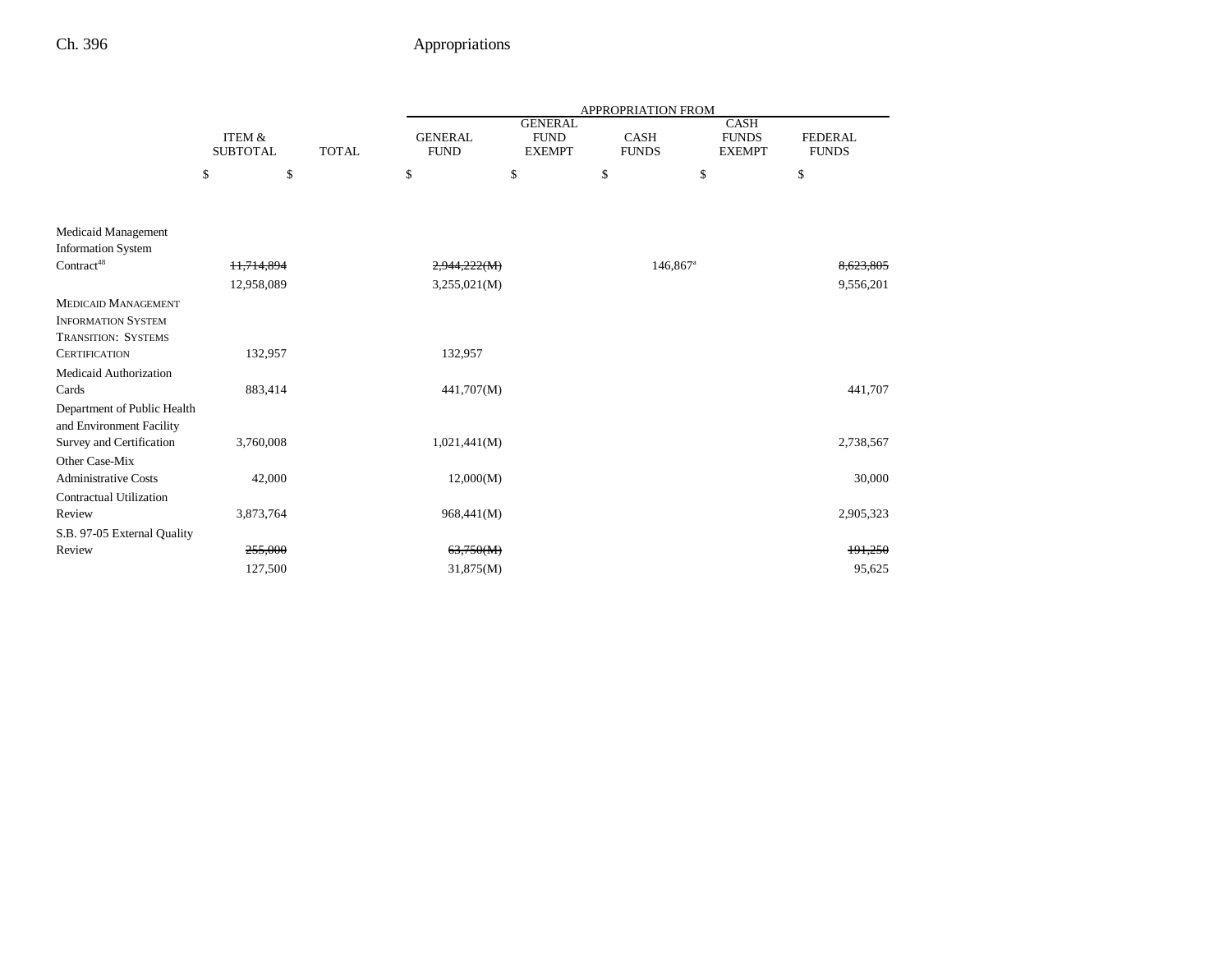| Early and Periodic Screening,    |           |              |              |                        |                 |           |
|----------------------------------|-----------|--------------|--------------|------------------------|-----------------|-----------|
| Diagnosis, and Treatment         |           |              |              |                        |                 |           |
| Program                          | 3,104,990 |              | 1,552,495(M) |                        |                 | 1,552,495 |
| <b>Nursing Facility Audits</b>   | 818,834   |              | 409,417(M)   |                        |                 | 409,417   |
|                                  | 864,150   |              | 432,075(M)   |                        |                 | 432,075   |
| <b>Hospital Audits</b>           | 143,518   |              | 71,759(M)    |                        |                 | 71,759    |
| Nursing Home Preadmission        |           |              |              |                        |                 |           |
| and Resident Assessments         | 1,161,582 |              | 290,396(M)   |                        |                 | 871,186   |
| Nurse Aide Certification         | 250,841   |              | 112,577(M)   |                        | $12,844(T)^{b}$ | 125,420   |
| Nursing Home Quality             |           |              |              |                        |                 |           |
| Assessments                      | 27,726    |              | 6,932(M)     |                        |                 | 20,794    |
| <b>Estate Recovery</b>           | 500,000   |              |              | $250,000$ <sup>c</sup> |                 | 250,000   |
| Single Entry Point               |           |              |              |                        |                 |           |
| Administration                   | 80,900    |              | 40,450(M)    |                        |                 | 40,450    |
| <b>Single Entry Point Audits</b> | 68,519    |              | 34,259(M)    |                        |                 | 34,260    |
| Phone Triage/Advice              | 315,000   |              | 78,750(M)    |                        |                 | 236,250   |
| <b>Rescaling of Diagnostic</b>   |           |              |              |                        |                 |           |
| Related Grouping (DRG)           |           |              |              |                        |                 |           |
| <b>Hospital Weights</b>          | 25,000    |              | 12,500(M)    |                        |                 | 12,500    |
| S.B. 97-05 Enrollment            |           |              |              |                        |                 |           |
| <b>Broker</b>                    | 901,653   |              | 450,826(M)   |                        |                 | 450,827   |
|                                  | 953,135   |              | 476,567(M)   |                        |                 | 476,568   |
|                                  |           | 36,002,006   |              |                        |                 |           |
|                                  |           | 37, 347, 456 |              |                        |                 |           |

<sup>a</sup> This amount shall be from the Old Age Pension Health and Medical Care Fund pursuant to Section 26-2-117, C.R.S.

 $^{\rm b}$  This amount shall be from the Department of Regulatory Agencies.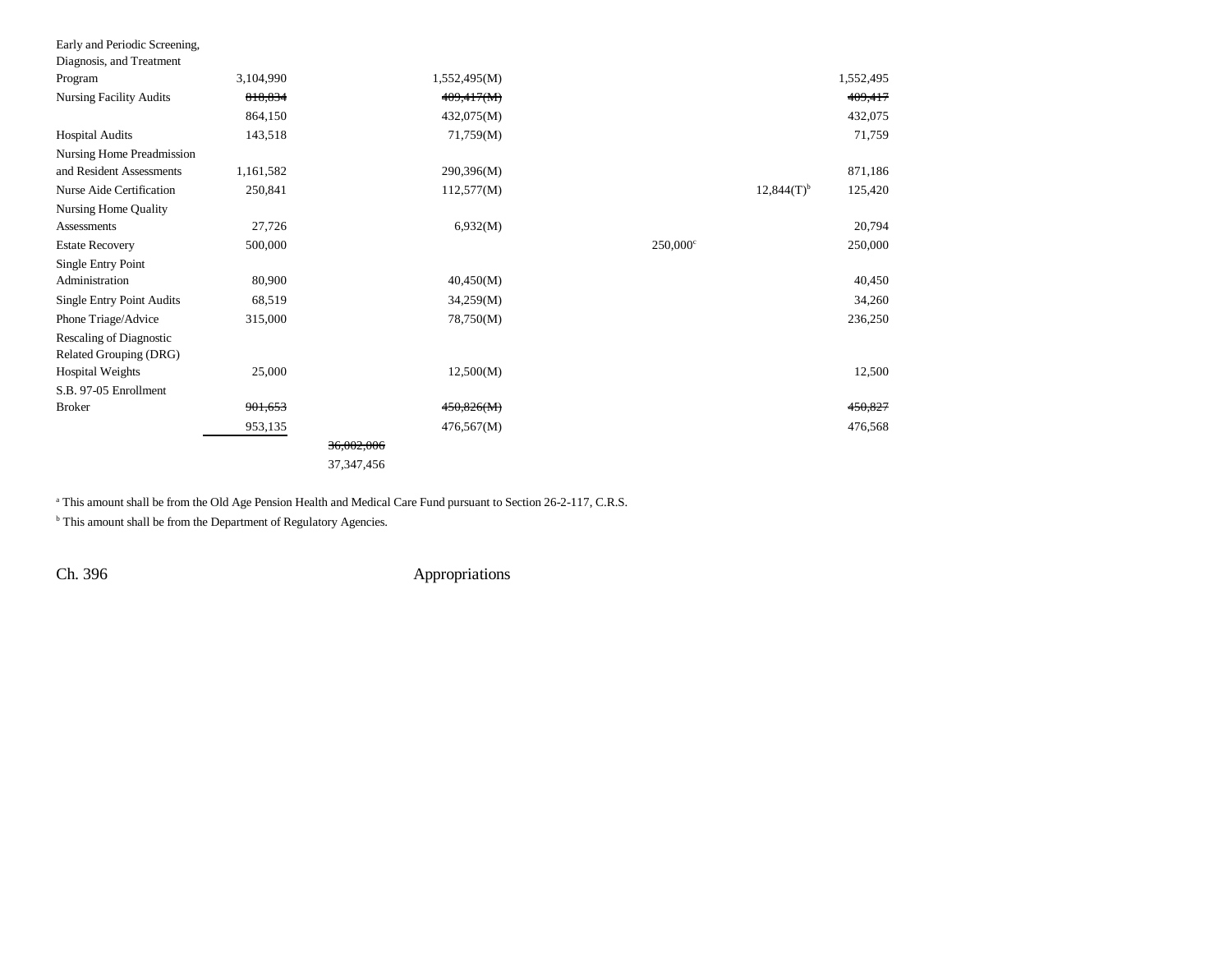|                 |              | APPROPRIATION FROM |                |              |               |              |  |  |  |
|-----------------|--------------|--------------------|----------------|--------------|---------------|--------------|--|--|--|
|                 |              |                    | <b>GENERAL</b> |              | <b>CASH</b>   |              |  |  |  |
| ITEM &          |              | GENERAL            | <b>FUND</b>    | <b>CASH</b>  | <b>FUNDS</b>  | FEDERAL      |  |  |  |
| <b>SUBTOTAL</b> | <b>TOTAL</b> | <b>FUND</b>        | <b>EXEMPT</b>  | <b>FUNDS</b> | <b>EXEMPT</b> | <b>FUNDS</b> |  |  |  |
|                 |              |                    |                |              |               |              |  |  |  |

c This amount shall be from estate recoveries.

# (3) **MEDICAL SERVICES PREMIUMS<sup>49, 50, 51, 52, 53, 54, 55, 56, 57, 58, 58a**</sup>

| Services for 34,886 Old Age   |              |  |
|-------------------------------|--------------|--|
| Pensioners (OAP-A) at an      |              |  |
| average cost of \$14,656.98   | 511.323.440  |  |
| Services for 5,187 Old Age    |              |  |
| Pensioners (OAP-B) at an      |              |  |
| average cost of \$9,090.46    | 47, 152, 193 |  |
| Services for 3,301 Old Age    |              |  |
| Pension State Medical         |              |  |
| Program clients at an average |              |  |
| cost of \$2,984.89            | 9.853.133    |  |
| Services for 53,233           |              |  |
| Non-Elderly Disabled          |              |  |
| Recipients of Supplemental    |              |  |
| Security Income at an average |              |  |
| cost of \$6,969.79            | 371.022.936  |  |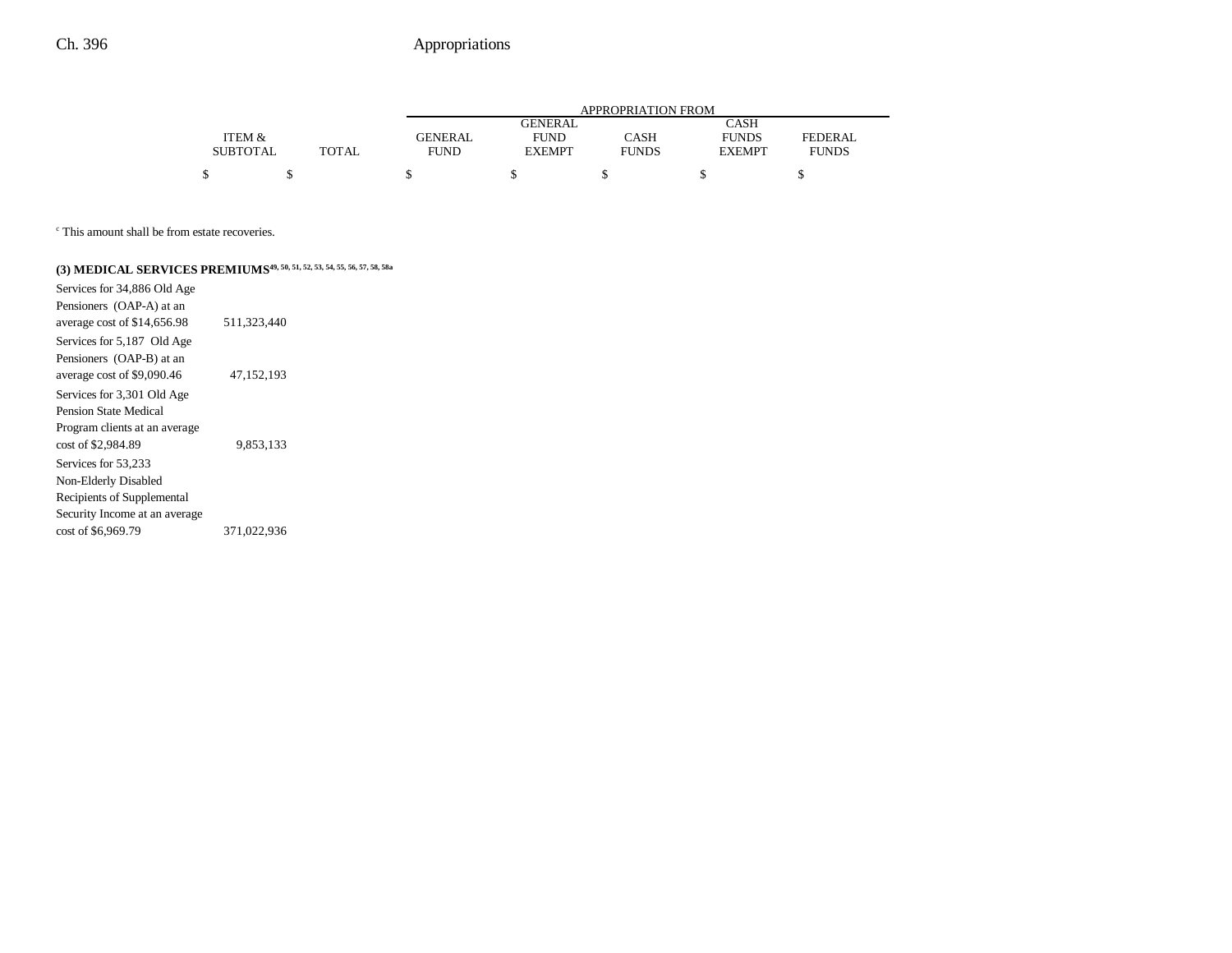| 551,938     |
|-------------|
|             |
|             |
|             |
|             |
|             |
| 66,914,094  |
|             |
|             |
|             |
|             |
|             |
| 125,872,653 |
|             |
|             |
| 27,502,856  |
|             |
|             |
| 27,100,905  |
|             |
|             |
| 5.237.432   |
|             |
|             |
|             |
|             |
|             |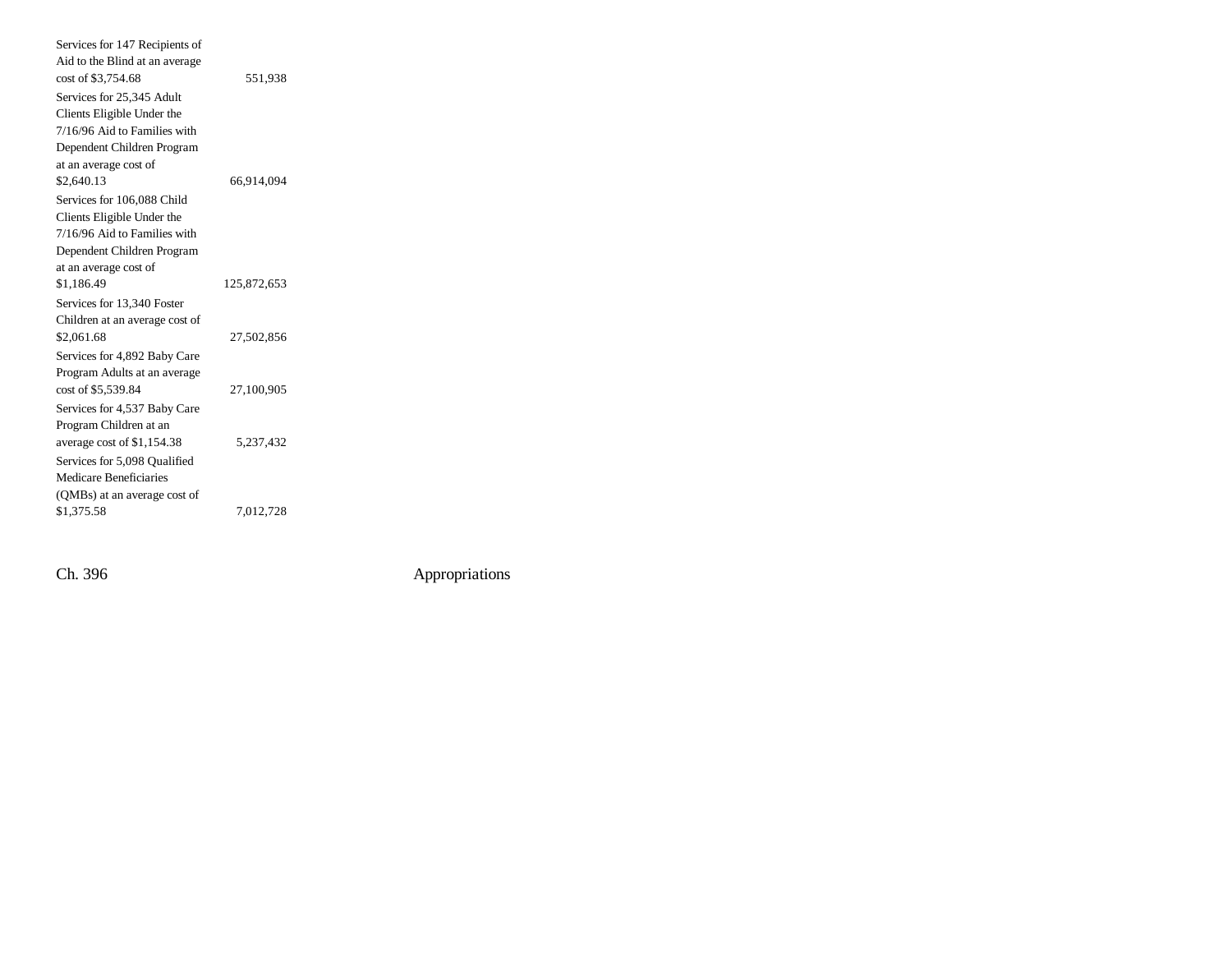|                                                                                                                              |                           |               | <b>APPROPRIATION FROM</b>     |                                                |                             |                                              |                                |  |
|------------------------------------------------------------------------------------------------------------------------------|---------------------------|---------------|-------------------------------|------------------------------------------------|-----------------------------|----------------------------------------------|--------------------------------|--|
|                                                                                                                              | ITEM &<br><b>SUBTOTAL</b> | <b>TOTAL</b>  | <b>GENERAL</b><br><b>FUND</b> | <b>GENERAL</b><br><b>FUND</b><br><b>EXEMPT</b> | <b>CASH</b><br><b>FUNDS</b> | <b>CASH</b><br><b>FUNDS</b><br><b>EXEMPT</b> | <b>FEDERAL</b><br><b>FUNDS</b> |  |
|                                                                                                                              | \$<br>\$                  |               | \$                            | \$                                             | \$                          | \$                                           | \$                             |  |
| Services for 7,267<br>Non-Citizens at an Average                                                                             |                           |               |                               |                                                |                             |                                              |                                |  |
| Cost of \$3,636.69                                                                                                           | 26,430,023                | 1,225,974,331 | 608,068,020(M)                |                                                | 9,853,133 <sup>a</sup>      |                                              | 608,053,178                    |  |
| <sup>a</sup> This amount shall be from the Old Age Pension Health and Medical Care Fund pursuant to Section 26-2-117, C.R.S. |                           |               |                               |                                                |                             |                                              |                                |  |
| (4) INDIGENT CARE PROGRAM                                                                                                    |                           |               |                               |                                                |                             |                                              |                                |  |
| Program Administration                                                                                                       | 280,418                   |               | 280,418                       |                                                |                             |                                              |                                |  |
|                                                                                                                              |                           |               | $(3.0$ FTE)                   |                                                |                             |                                              |                                |  |
| Denver Indigent Care                                                                                                         | 9,682,775                 |               | 4,826,863(M)                  |                                                |                             |                                              | 4,855,912                      |  |
| Specialty and Outstate                                                                                                       |                           |               |                               |                                                |                             |                                              |                                |  |
| Programs                                                                                                                     | 16,294,325                |               | 9,681,862(M)                  |                                                |                             |                                              | 6,612,463                      |  |
| University Hospital                                                                                                          | 10,727,750                |               | 5,347,783(M)                  |                                                |                             |                                              | 5,379,967                      |  |
| Disproportionate Share                                                                                                       |                           |               |                               |                                                |                             |                                              |                                |  |
| Payments to Hospitals                                                                                                        | 126, 117, 456             |               | 9,825,425(M)                  |                                                |                             | $53,107,187$ <sup>*</sup>                    | 63,184,844                     |  |
|                                                                                                                              | 122,627,302               |               | 9,159,668(M)                  |                                                |                             | 52,031,356 <sup>a</sup>                      | 61,436,278                     |  |
|                                                                                                                              |                           | 163, 102, 724 |                               |                                                |                             |                                              |                                |  |
|                                                                                                                              |                           | 159,612,570   |                               |                                                |                             |                                              |                                |  |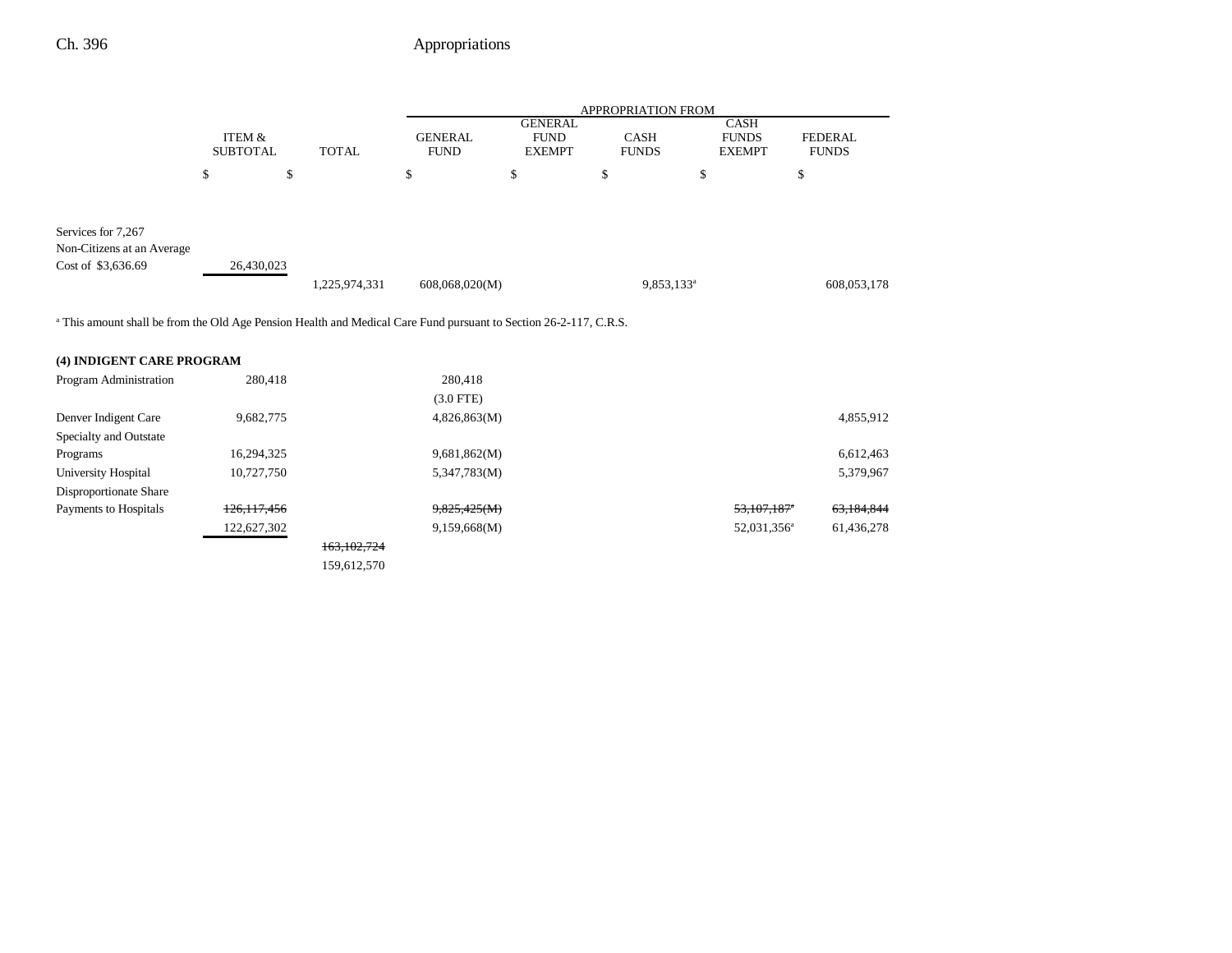<sup>a</sup> This amount represents public funds certified as representing expenditures incurred by Denver Health and The University Hospital which are eligible for federal financial participation under Medicaid Disproportionate Share Payments to Hospitals.

#### **(5) OTHER MEDICAL SERVICES**

| Home Care Allowance for            |            |              |            |
|------------------------------------|------------|--------------|------------|
| $6,078$ 5,930 Recipients at an     |            |              |            |
| average monthly cost of            |            |              |            |
| \$229.82 \$226.99                  | 16,762,152 | 15,932,049   | 830,103(L) |
|                                    | 16,152,608 | 15,344,978   | 807,630(L) |
| Adult Foster Care for 202          |            |              |            |
| 169 Recipients at an average       |            |              |            |
| monthly cost of $\frac{226.42}{2}$ |            |              |            |
| \$227.37                           | 548,841    | 521,498      | 27,343(L)  |
|                                    | 461,131    | 438,074      | 23,057(L)  |
| Primary Care Physician             |            |              |            |
| Program Market Rate                |            |              |            |
| Reimbursement                      | 1,800,000  | 898,200(M)   | 901,800    |
| High Risk Pregnant Women           |            |              |            |
| Program                            | 213,208    | 106,390(M)   | 106,818    |
| H.B. 92-1208 Immunizations         | 125,094    | 62,547(M)    | 62,547     |
| Poison Control                     | 1,148,034  | 1,148,034    |            |
| University of Colorado             |            |              |            |
| Family Medicine Residency          |            |              |            |
| <b>Training Programs</b>           | 2,055,411  | 1,025,650(M) | 1,029,761  |
| <b>Enhanced Prenatal Care</b>      |            |              |            |
| Training and Technical             |            |              |            |
| Assistance                         | 66,056     | 16,514(M)    | 49,542     |
|                                    |            |              |            |
|                                    |            |              |            |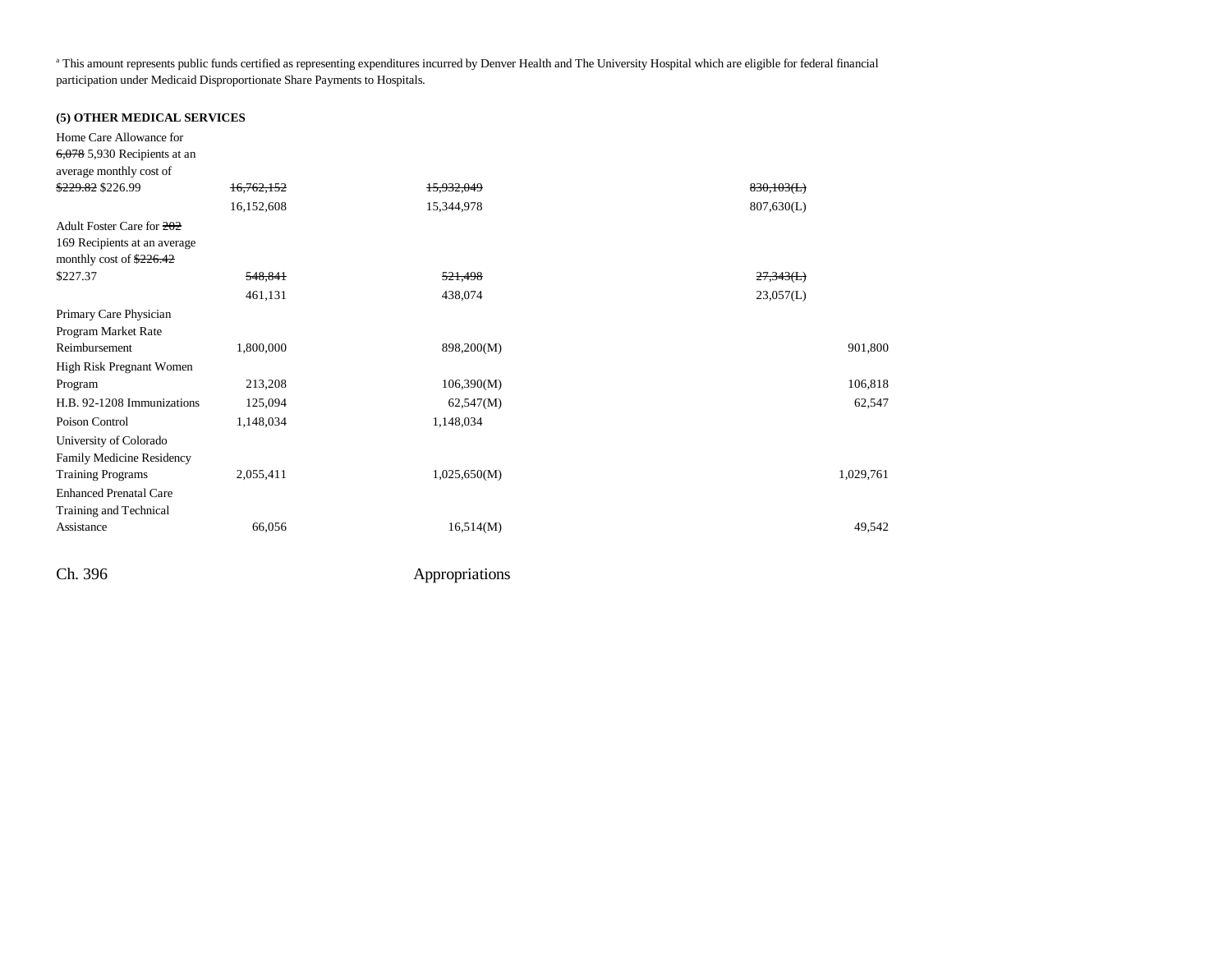|                                                                         |                           |              |                               |                                                | APPROPRIATION FROM          |                                       |                                |
|-------------------------------------------------------------------------|---------------------------|--------------|-------------------------------|------------------------------------------------|-----------------------------|---------------------------------------|--------------------------------|
|                                                                         | ITEM &<br><b>SUBTOTAL</b> | <b>TOTAL</b> | <b>GENERAL</b><br><b>FUND</b> | <b>GENERAL</b><br><b>FUND</b><br><b>EXEMPT</b> | <b>CASH</b><br><b>FUNDS</b> | CASH<br><b>FUNDS</b><br><b>EXEMPT</b> | <b>FEDERAL</b><br><b>FUNDS</b> |
|                                                                         | \$<br>\$                  |              | \$                            | \$                                             | \$                          | \$                                    | \$                             |
| S.B. 97-101 Public School<br><b>Health Services</b>                     | 17,761,498                |              |                               |                                                |                             | 8,909,309 <sup>a</sup>                | 8,852,189                      |
| Payment to the Children's<br>Basic Health Plan Trust <sup>59, 60,</sup> |                           |              |                               |                                                |                             |                                       |                                |
| 61, 62                                                                  | 12,253,720                |              | 8,603,720                     |                                                |                             | $3,650,000$ <sup>b</sup>              |                                |
| Children's Basic Health Plan<br>Administration                          | 3,870,730                 |              |                               |                                                |                             | $1,350,498^{\circ}$                   | 2,520,232                      |
| Children's Basic Health Plan<br>Premium Costs <sup>63</sup>             | 24,115,084                |              |                               |                                                |                             | $8,413,753$ <sup>c</sup>              | 15,701,331                     |
| Children's Basic Health Plan<br>Risk Pool <sup>64</sup>                 | 2,543,065                 |              |                               |                                                |                             | 887,275°                              | 1,655,790                      |
| <b>Essential Community</b><br>Provider Grants Program                   | 114,051                   |              | 114,051                       |                                                |                             |                                       |                                |
|                                                                         |                           | 83, 376, 944 |                               |                                                |                             |                                       |                                |
|                                                                         |                           | 82,679,690   |                               |                                                |                             |                                       |                                |

a This amount represents funds certified as representing expenditures incurred by school districts which are eligible for federal financial participation under Medicaid. b Of this amount, \$650,000 shall be from a donation from The University Hospital, \$2,000,000 shall be from a FY 1998-99 donation from Denver Health and The University Hospital, \$1,000,000 shall be from donations from other private sources.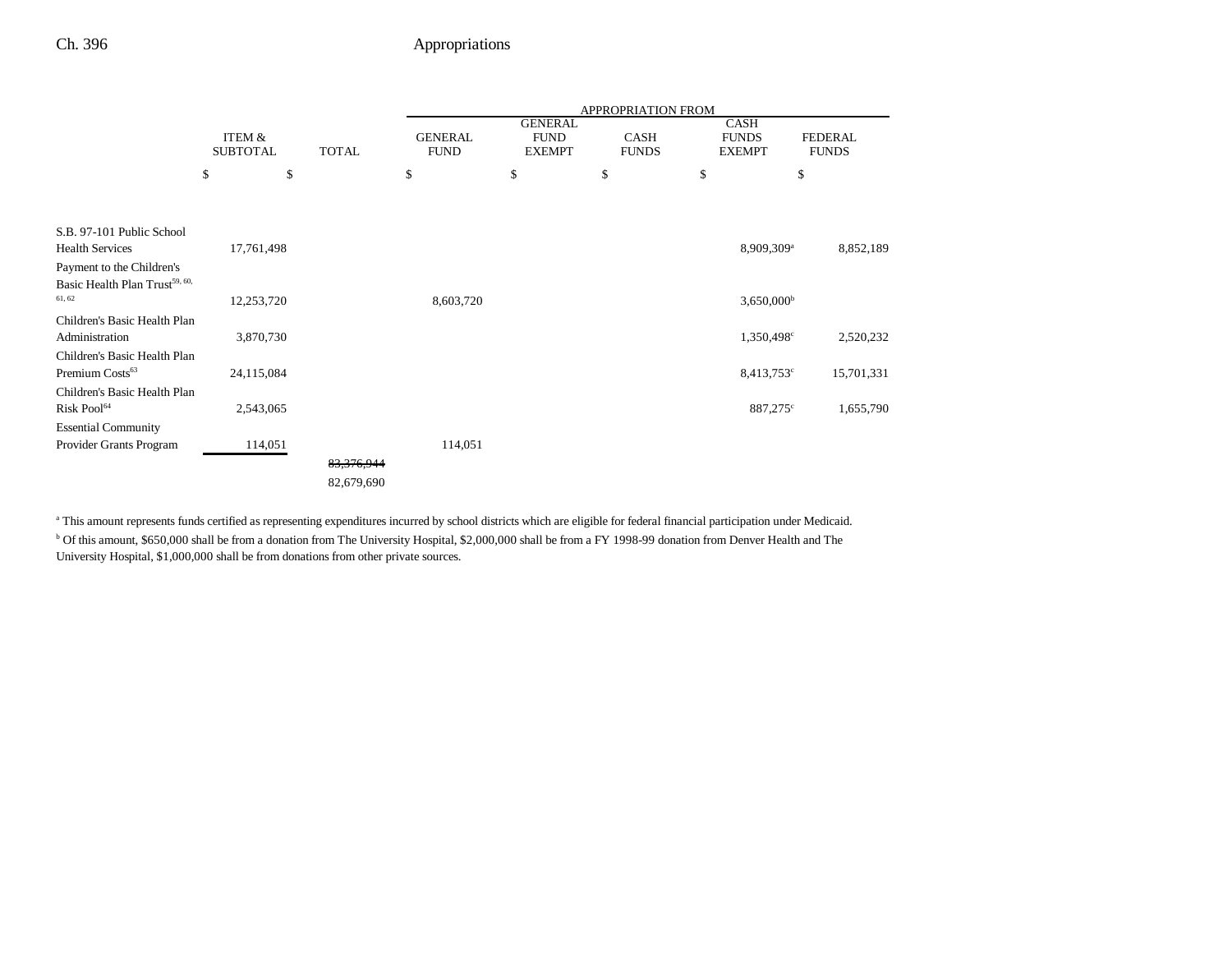<sup>c</sup> These amounts shall be from the Children's Basic Health Plan Trust Fund authorized in Section 26-19-105, C.R.S.

#### **(6) DEPARTMENT OF HUMAN SERVICES PROGRAMS**

Transfer to theDepartment of Human

| 449,265,508     | 222,986,310(M)                                                   | $19,741$ <sup>a</sup>      |                            | 226,259,457   |
|-----------------|------------------------------------------------------------------|----------------------------|----------------------------|---------------|
| 448,632,430     | 222,670,404(M)                                                   |                            |                            | 225,942,285   |
|                 |                                                                  |                            |                            |               |
|                 |                                                                  |                            |                            |               |
|                 |                                                                  |                            |                            |               |
|                 |                                                                  |                            |                            |               |
| \$1,962,312,074 | \$903,330,515                                                    | $$10,359,681$ <sup>a</sup> | $$77,188,312$ <sup>*</sup> | \$971,433,566 |
| \$1,959,739,094 | \$902,953,193                                                    |                            | $$76,085,722^b$            | \$970,340,498 |
|                 | <sup>a</sup> This amount shall be from the Old Age Pension Fund. |                            |                            |               |

a Of this amount, \$10,000,000 is included as information for purposes of complying with the limitation on state fiscal year spending imposed by Article X, Section 20 of the State Constitution. As this amount is continuously appropriated by a constitutional provision, it is not subject to the limitation of General Fund appropriations as set forth in Section 24-75-201.1, C.R.S.

<sup>b</sup> Of this amount,  $\frac{$857,446}{$830,687}$  contains an (L) notation, and \$12,844 contains a (T) notation.

**FOOTNOTES** -- The following statements are referenced to the numbered footnotes throughout section 2.

- 5 (Governor lined through this provision. See L. 99, p. 2245.)
- 6 All Departments, Totals -- The General Assembly requests that copies of all reports requested in other footnotes contained in this act be delivered to the Joint Budget Committee and the majority and minority leadership in each house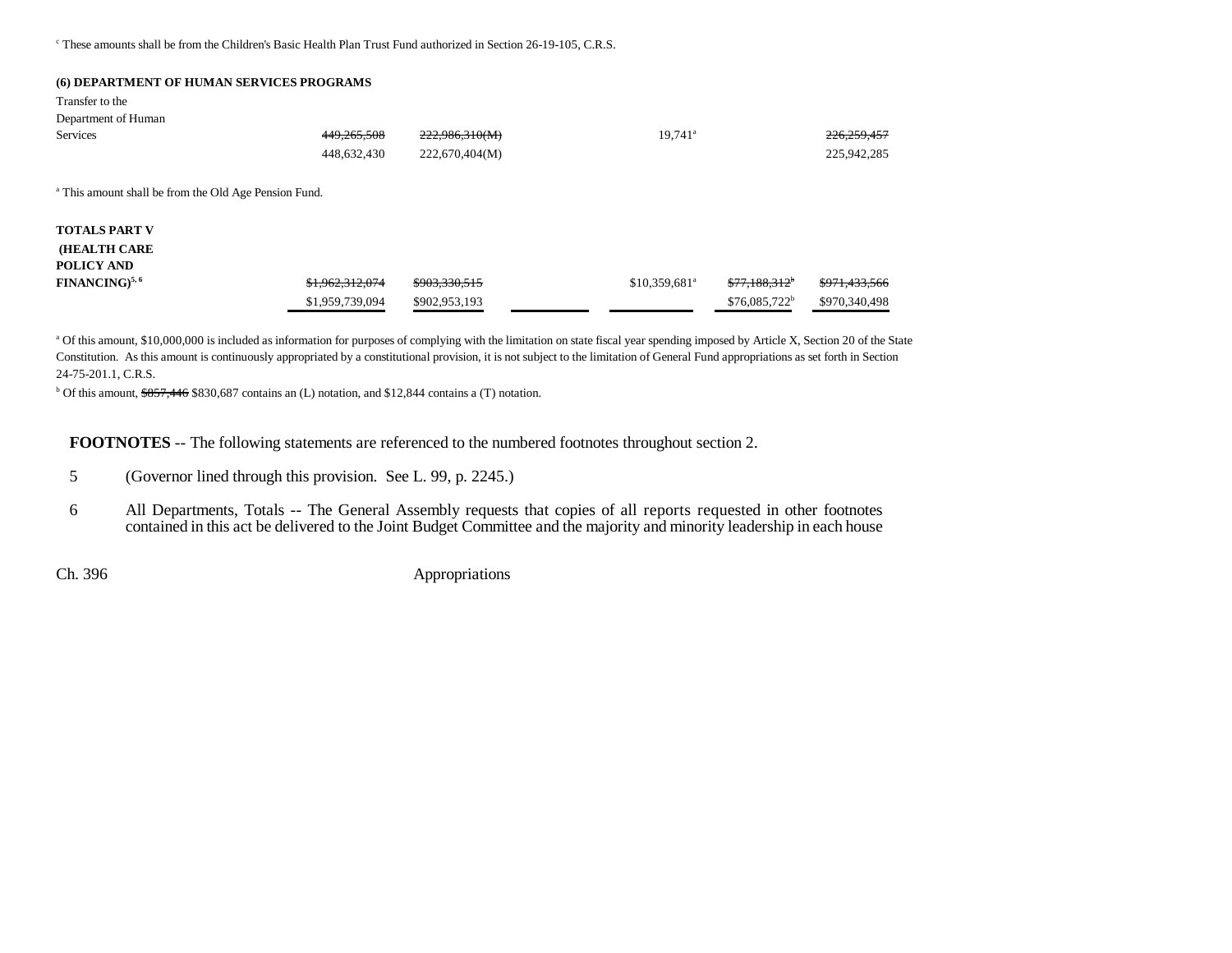|                 |              | APPROPRIATION FROM |               |              |               |              |
|-----------------|--------------|--------------------|---------------|--------------|---------------|--------------|
|                 |              |                    | GENERAL       |              | CASH          |              |
| ITEM &          |              | GENERAL            | <b>FUND</b>   | CASH         | <b>FUNDS</b>  | FEDERAL      |
| <b>SUBTOTAL</b> | <b>TOTAL</b> | <b>FUND</b>        | <b>EXEMPT</b> | <b>FUNDS</b> | <b>EXEMPT</b> | <b>FUNDS</b> |
|                 |              |                    |               |              |               |              |

of the General Assembly. Each principal department of the state shall produce its rules and regulations in an electronic format that is suitable for public access through electronic means. Such rules and regulations in such format shall be submitted to the Office of Legislative Legal Services for publishing on the Internet. It is the intent of the General Assembly that this be done within existing resources.

- 45 Department of Health Care Policy and Financing, Executive Director's Office -- The Department is requested to submit an accounting of all line items by actual expenditure. Actual expenditure is defined as final expenditure, including post-closing payments. The Department is requested to submit this information to the Joint Budget Committee by January 1, 2000.
- 46 Department of Health Care Policy and Financing, Executive Director's Office, Personal Services -- This appropriation includes an increase of \$539,270 from federal indirect funds which is applied against the General Fund Personal Services line item appropriation, in addition to the continuing amount of \$184,597 federal indirect funds contained in the base. To the extent that the federal indirect funds are not forthcoming in FY 1999-2000, are found to be in error, or are lowered in subsequent years, additional General Fund dollars would be required to maintain this appropriation.
- 47 Department of Health Care Policy and Financing, Medical Programs Administration -- The Department is authorized to investigate the feasibility of entering into contingency-based contracts to enhance the Department's recovery of Medicaid payments for which another party was liable, whether through fraud, abuse, court proceedings, or as the insurer, to identify liable third parties before payments are made. The Department is requested to submit each proposal for such contingency-based contracts to the Joint Budget Committee and seek Joint Budget Committee approval in advance of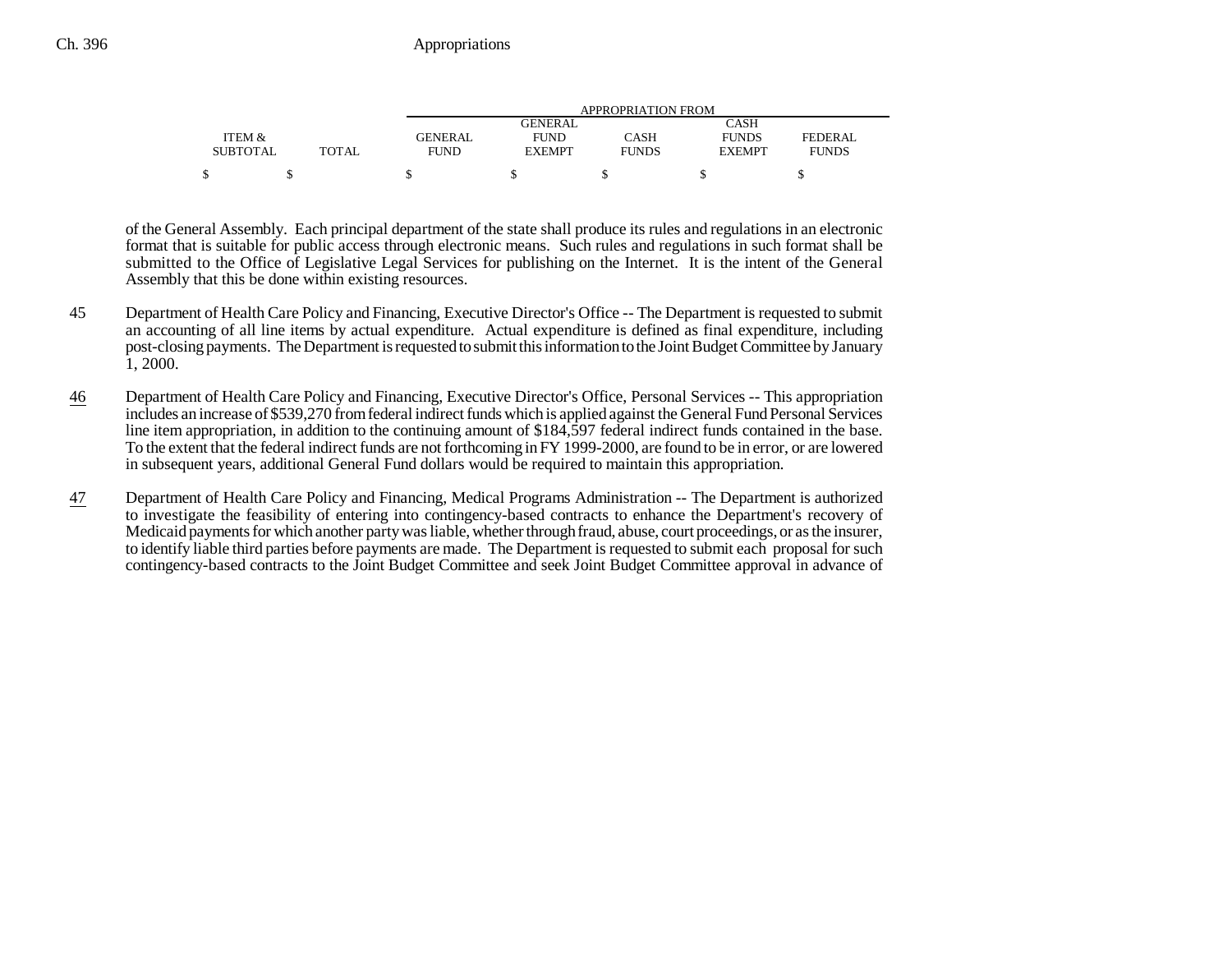entering into contingency-based contracts with private sector vendors. The Department is requested to seek approval to enter into a contract, receive the amounts recovered, and remit a portion of those amounts as compensation to the vendor. The Department is requested to report to the Joint Budget Committee by November 1, 1999, on proposals and financing options for such activities.

- 48 Department of Health Care Policy and Financing, Medical Programs Administration, Medicaid Management Information System Contract; and Department of Human Services, Health and Rehabilitation Services, Office of Health and Rehabilitation, Mental Health Community Programs, Mental Health Capitation -- It is the intent of the General Assembly that expenditure and eligibility data for the mental health capitation program be as accurate and complete as possible. The new Medicaid Management Information System was designed to the Department of Human Services' and providers' specifications, but it has been determined that further changes would enhance the program monitoring and expenditure reporting capability of the system. The capitation providers have indicated that they may be willing to pay the State's share of the total Medicaid funds needed to make necessary Medicaid Management Information System changes on behalf of the capitation program. The Departments are requested to provide a report to the Joint Budget Committee by May 1, 1999, on their plans for modifying the system, the cost of the modifications, and whether providers have agreed to pay the State's share of the total Medicaid funds required. The report should include a request for supplemental adjustments to spending authority that may be needed to accomplish any changes.
- 49 Department of Health Care Policy and Financing, Medical Services Premiums -- It is the intent of the General Assembly to track the costs of providing services under Section 26-4-302 (1)(f), C.R.S. Accordingly, the Department is requested to: (1) provide an estimate of the costs for FY 1998-99; (2) provide an estimate of the anticipated changes in the second year of implementation; and (3) provide estimates of savings in other Medicaid areas attributable to funding of this program. This report is requested to be submitted to the Joint Budget Committee by December 1, 1999.
- 50 Department of Health Care Policy and Financing, Medical Services Premiums -- It is the intent of the General Assembly that expenditures for these services shall be recorded only against the Long Bill group total for Medical Services.
- 51 Department of Health Care Policy and Financing, Medical Services Premiums -- The General Assembly has determined that the average appropriated rates provide sufficient funds to pay reasonable and adequate compensation to efficient and economical providers. The Department should take actions to ensure that the average appropriated rates are not exceeded.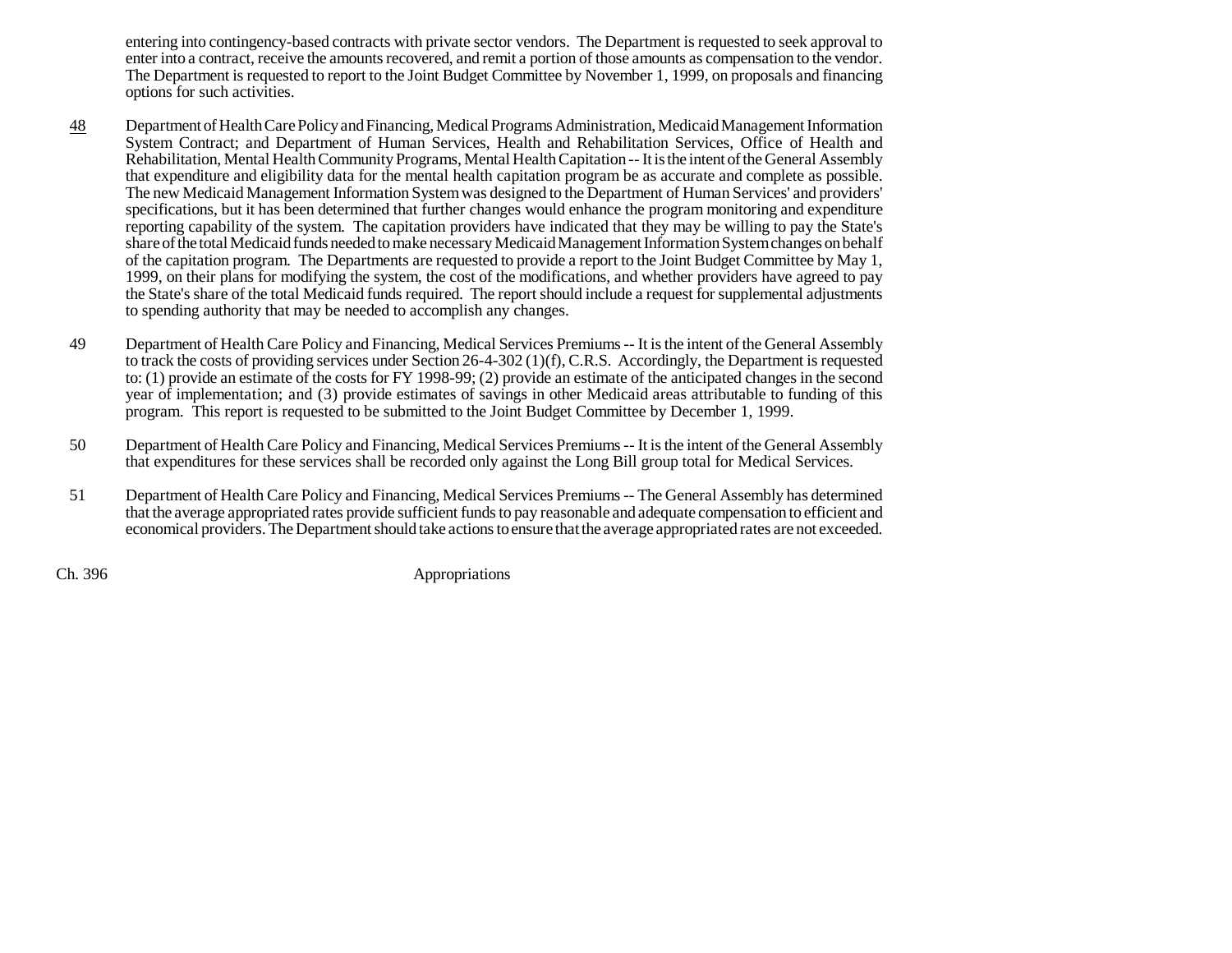|                 |              | <b>APPROPRIATION FROM</b> |                |              |               |              |
|-----------------|--------------|---------------------------|----------------|--------------|---------------|--------------|
|                 |              |                           | <b>GENERAL</b> |              | CASH          |              |
| ITEM &          |              | <b>GENERAL</b>            | <b>FUND</b>    | CASH         | <b>FUNDS</b>  | FEDERAL      |
| <b>SUBTOTAL</b> | <b>TOTAL</b> | <b>FUND</b>               | <b>EXEMPT</b>  | <b>FUNDS</b> | <b>EXEMPT</b> | <b>FUNDS</b> |
|                 |              |                           |                |              |               |              |

- 52 Department of Health Care Policy and Financing, Medical Services Premiums -- It is the intent of the General Assembly that the FY 1999-00 increase in the reimbursement to dental providers to 68 percent of the American Dental Association (ADA) mean for Mountain States shall result in increased access for Medicaid child clients. The Department is requested to report on the impact of the increase in funding for dental reimbursement, including information on changes in the number of dental providers statewide participating in Medicaid, especially the change in previously under-served areas, and changes in utilization by Medicaid eligibles statewide and in previously underserved areas, with associated fiscal impact and related projections. The Department is also requested to report on the feasibility of implementing a non-capitated dental managed care program in FY 2000-01. A preliminary report is requested to be submitted to the Joint Budget Committee by October 15, 1999, with a final report to be submitted by June 30, 2000.
- 53 Department of Health Care Policy and Financing, Medical Services Premiums -- The Department is requested to report on options and recommendations for budgeting within the \$10 million Old Age Pension State Only Health and Medical Fund limit. This report is requested to be submitted to the Joint Budget Committee no later than November 1, 1999.
- 54 Department of Health Care Policy and Financing, Medical Services Premiums -- The Department is requested to delineate all expenditures and service patterns for the 230 Model 200 waiver clients added in FY 1998-99. This report is requested to be submitted to the Joint Budget Committee no later than December 1, 1999.
- 55 Department of Health Care Policy and Financing, Medical Services Premiums -- The Department is requested to report on its plans for competitively bidding out managed care services for the Medicaid population. The Department is also requested to report on the programmatic and fiscal impact of serving foster care children within health maintenance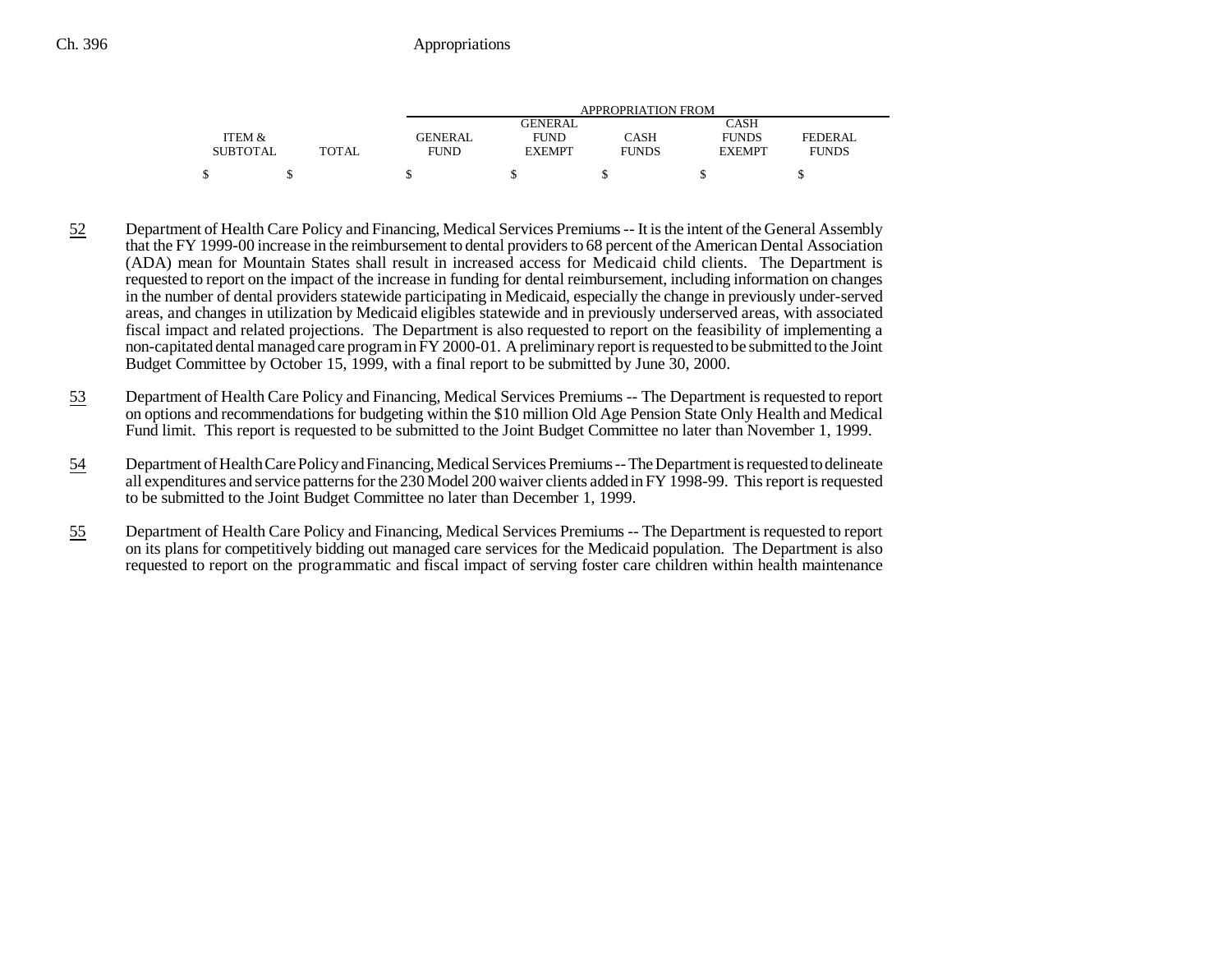organizations. The Department is to provide options on how to increase savings in: (1) health maintenance organization (HMO); and (2) primary care physician managed care programs. Finally, the Department is requested to provide a risk adjusted comparison of any clients served in the primary care physician program if these savings are reported as managed care savings. This information is requested to be submitted to the Joint Budget Committee no later than October 15, 1999.

- 56 Department of Health Care Policy and Financing, Medical Services Premiums -- The Department is requested to incorporate its savings estimates provided in its Section 26-19-106, C.R.S., annual savings report due October 1, 1999, within its November 1, 1999 budget request for FY 2000-01.
- 57 Department of Health Care Policy and Financing, Medical Services Premiums -- The Department is requested to make specific recommendations on limiting utilization in the Home and Community Based Services for the Elderly, Blind, and Disabled waiver program. This report is requested to be submitted to the Joint Budget Committee no later than October 15, 1999.
- 58 Department of Health Care Policy and Financing, Medical Services Premiums -- The Department is requested to report on the growth in the home health program, on its efforts to contain the growth in the home health program, and the fiscal impact of its recommendations made to the Joint Budget Committee regarding this program in FY 1998-99. It is the intent of the General Assembly that the Department take measures to ensure that the FY 1999-00 budget is not exceeded in the home health program. The Department is requested to report to the Joint Budget Committee on its projections and plans in this regard by November 1, 1999.
- 58a(Governor lined through this provision. See L. 99, p. 2249.)
- 59 Department of Health Care Policy and Financing, Other Medical Services, Payment to the Children's Basic Health Plan Trust Fund -- The Department is requested to report on its success in obtaining cash as well as in-kind donations to the Children's Basic Health Plan from the private sector. The Department is requested to include this information in its FY 2000-01 budget request due November 1, 1999.
- 60Department of Health Care Policy and Financing, Other Medical Services, Payment to the Children's Basic Health Plan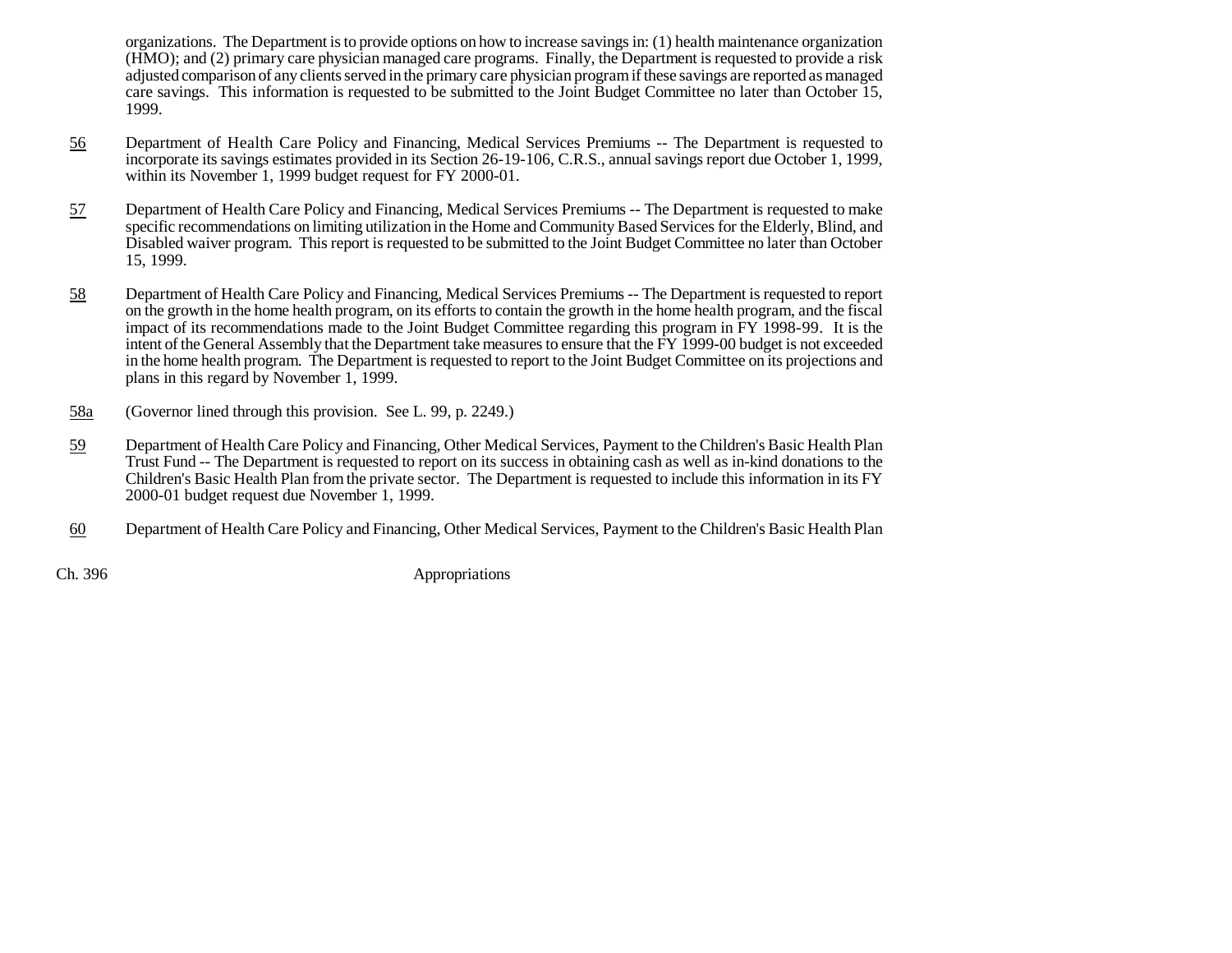|                 |              |             | APPROPRIATION FROM |              |               |                |  |  |
|-----------------|--------------|-------------|--------------------|--------------|---------------|----------------|--|--|
|                 |              |             | GENERAL            |              | CASH          |                |  |  |
| ITEM &          |              | GENERAL     | <b>FUND</b>        | CASH         | <b>FUNDS</b>  | <b>FEDERAL</b> |  |  |
| <b>SUBTOTAL</b> | <b>TOTAL</b> | <b>FUND</b> | <b>EXEMPT</b>      | <b>FUNDS</b> | <b>EXEMPT</b> | <b>FUNDS</b>   |  |  |
|                 |              |             |                    |              |               |                |  |  |

Trust Fund -- The General Fund appropriation assumes FY 1998-99 managed care and other savings of \$2,357,597; other FY 1998-99 savings of \$2,191,286; base General Fund of \$308,714; FY 1999-00 additional HMO managed care savings of \$1,178,331; primary care physician increased savings of \$497,153; and consolidation from the Specialty and Outstate Program line item of \$2,083,114. The \$2,000,000 cash fund exempt donation from Denver Health and the University Hospital is intended to offset the discontinuation of the one-time appropriation of \$1,700,000 from the Department of State Cash Fund made in S.B. 98-194. The \$2,000,000 appropriation of the hospitals' donation is based on the hospitals' FY 1998-99 donation, and the FY 1999-00 donation is intended to be maintained within the Children's Basic Health Plan Trust Fund for expenditures in FY 2000-01.

- 61 Department of Health Care Policy and Financing, Other Medical Services, Payment to the Children's Basic Health Plan Trust Fund -- The Department is requested to submit to the Joint Budget Committee its recommendations on any changes to the Children's Basic Health Plan individual and family premiums by income level. This information is requested to be submitted no later than June 1, 1999.
- 62 Department of Health Care Policy and Financing, Other Medical Services, Payment to the Children's Basic Health Plan Trust Fund -- The Department is requested to submit its recommendations on maximizing the number of children served in the program through health maintenance organization managed care pursuant to statute. The Department is also requested to report on the reasons why any children are being served through fee-for-service in counties where a participating health maintenance organization is available. This information is requested to be submitted to the Joint Budget Committee no later than November 1, 1999.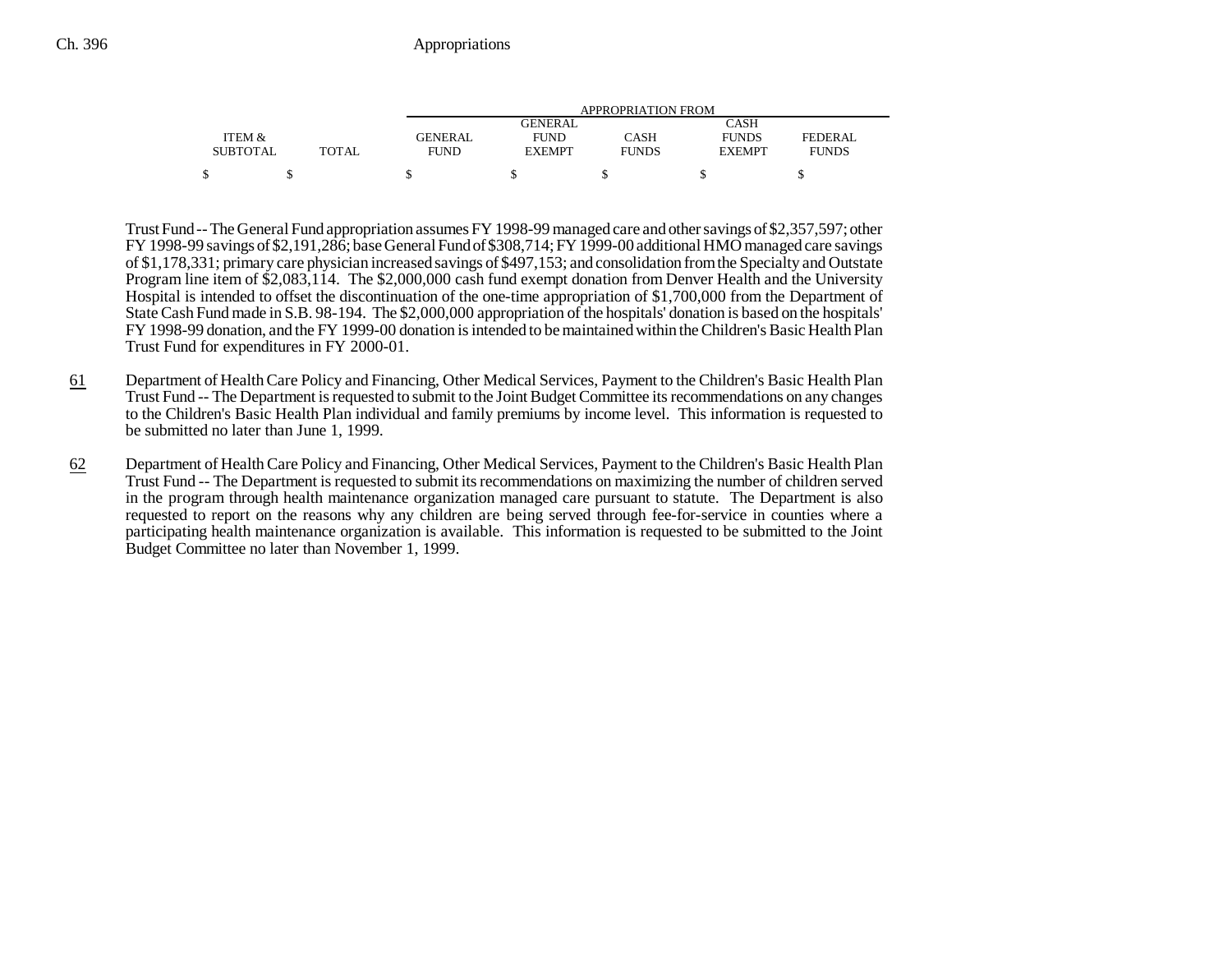- 63 Department of Health Care Policy and Financing, Other Medical Services, Children's Basic Health Plan Premium Costs -- This appropriation assumes that the appropriation for program administration is fully matched by Title XXI federal funds, assumes an average cost per child of \$780.00 per year (\$65.00 per member per month), not including expenditures from the risk-pool, if any, and assumes an estimated annual caseload of 33,119 children. The Department is requested to report quarterly to the Joint Budget Committee, beginning October 1, 1999, on the program's projected administrative costs, attempts to increase enrollment and minimize administrative costs, and on the program's estimated caseload.
- 64 Department of Health Care Policy and Financing, Other Medical Services, Children's Basic Health Plan Risk Pool -- This appropriation shall be for a risk-pool or reserve for the Children's Basic Health Plan. The Department is requested to provide the Joint Budget Committee with a proposal for utilizing a risk-pool to be managed by the state through a private contractor to address certain costs associated with adverse selection or other risk related areas as approved by the Joint Budget Committee. This proposal is requested to be submitted to the Joint Budget Committee no later than June 1, 1999. No funds shall be expended for this purpose without written approval of the Joint Budget Committee.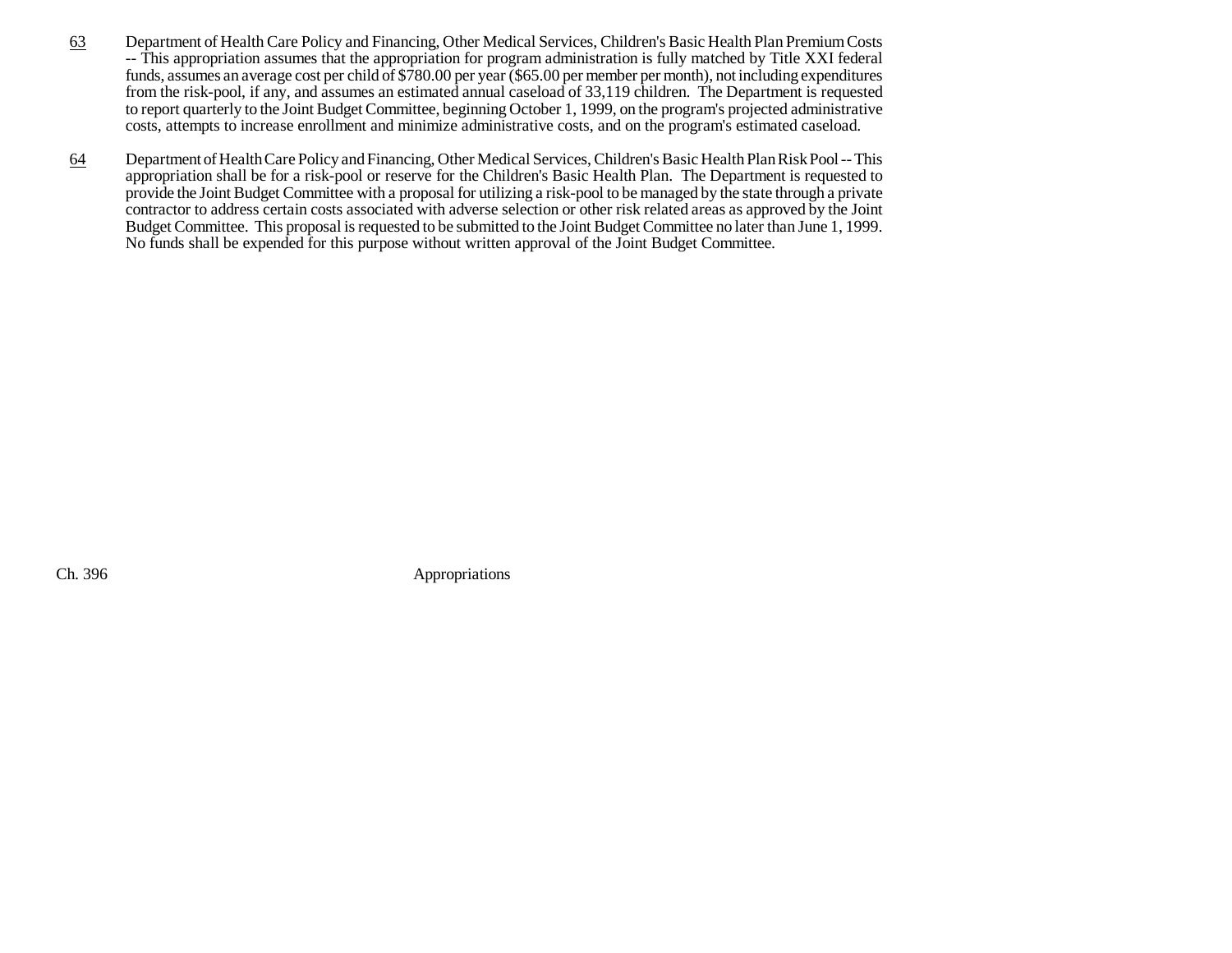|                 |       | APPROPRIATION FROM |               |              |               |              |  |
|-----------------|-------|--------------------|---------------|--------------|---------------|--------------|--|
|                 |       |                    | GENERAL       |              | CASH          |              |  |
| ITEM &          |       | <b>GENERAL</b>     | <b>FUND</b>   | CASH         | <b>FUNDS</b>  | FEDERAL      |  |
| <b>SUBTOTAL</b> | TOTAL | <b>FUND</b>        | <b>EXEMPT</b> | <b>FUNDS</b> | <b>EXEMPT</b> | <b>FUNDS</b> |  |
| \$              |       |                    |               |              |               |              |  |

**SECTION 2.** Part V (4) and the affected totals of Part V of section 2 of chapter 336, Session Laws of Colorado 1998, as amended by section 1 of chapter 346, Session Laws of Colorado 1999, and the said affected totals of Part V as further amended by section 7 of chapter 364, Session Laws of Colorado 1999, are amended to read:

#### **PART V DEPARTMENT OF HEALTH CARE POLICY AND FINANCING**

| (4) INDIGENT CARE PROGRAM           |             |             |               |                         |            |
|-------------------------------------|-------------|-------------|---------------|-------------------------|------------|
| Program Administration              | 271.137     |             | 271,137       |                         |            |
|                                     |             |             | $(3.0$ FTE)   |                         |            |
| Denver Indigent Care                | 9,682,775   |             | 4,761,989(M)  |                         | 4,920,786  |
| Specialty and Outstate              |             |             |               |                         |            |
| Programs <sup>47</sup>              | 17,359,848  |             | 10,851,656(M) |                         | 6,508,192  |
| University Hospital                 | 10,727,750  |             | 5,275,907(M)  |                         | 5,451,843  |
| Disproportionate Share              |             |             |               |                         |            |
| Payments to Hospitals <sup>47</sup> | 189,603,909 |             | 54,335,892(M) | 41,511,079*             | 93,756,938 |
|                                     |             |             |               | 41.801.914 <sup>a</sup> | 93,466,103 |
|                                     |             | 227.645.419 |               |                         |            |